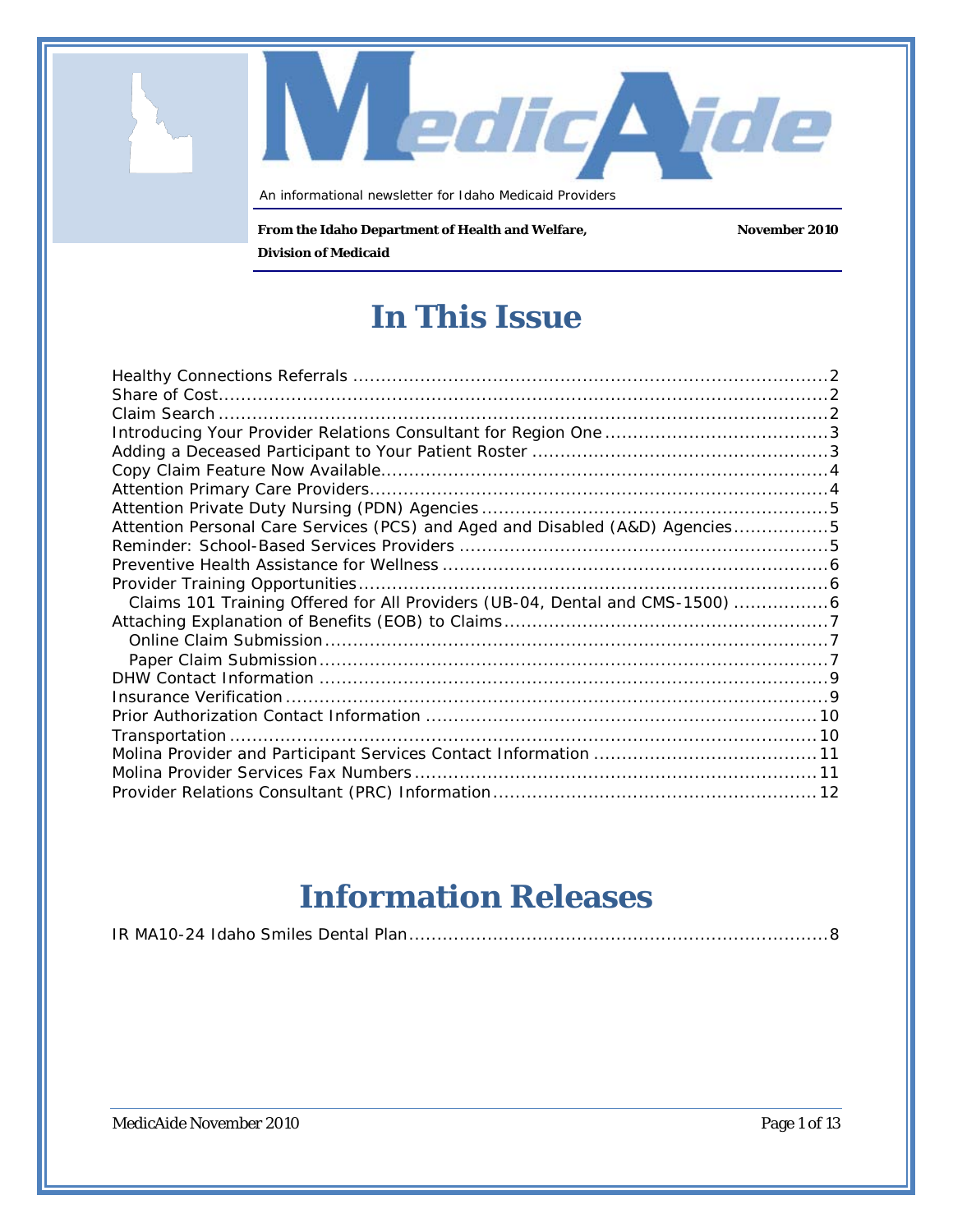### **Healthy Connections Referrals**

<span id="page-1-0"></span>The process for completing Healthy Connections referrals remains unchanged. However, the ability to enter referrals online or fax in a referral to be entered into the system is being temporarily suspended until the system is fully functional.

Healthy Connections Primary Care Providers are to continue to follow the pre-June referral process found in the Idaho Medicaid Provider Handbook, *General Provider and Participant Information*, Section 2.5.4 at [www.idmedicaid.com](http://www.idmedicaid.com/) or [https://www.idmedicaid.com/General%20Information/General%20Provider%20and%20Part](https://www.idmedicaid.com/General%20Information/General%20Provider%20and%20Participant%20Information.pdf) [icipant%20Information.pdf.](https://www.idmedicaid.com/General%20Information/General%20Provider%20and%20Participant%20Information.pdf)

<span id="page-1-1"></span>

### **Share of Cost**

On October 18, system changes were implemented for Participant Share of Cost, (also known by some as Patient Liability or Patient Responsibility) for Long Term Care and Waiver services to allow providers to bill more frequently than monthly. The system assesses the amount of the Share of Cost (SOC) to the first claim billed each month up to the value of that claim. To avoid a negative charge on the first claim, any remaining SOC owed after the first claim will be deducted from each subsequent claim until the full SOC has been offset.

We are aware that some providers are still experiencing issues with the amount of SOC deducted. Molina is working closely with DHW to reconcile these amounts, and to reprocess affected claims. We began to reprocess these claims over the past two weeks as issues have been resolved and you may have seen these claims on your remittance advice. We will post notifications in the future as we plan these adjustments.

### **Claim Search**

<span id="page-1-2"></span>Providers were temporarily unable to electronically search a claim with a participant's name or to sort the results displayed in the claim status search page. This was causing some providers to submit duplicate claims due to the inability to find a previously submitted claim.



This problem has been corrected and the search feature has been restored to the web site. As of November 1, providers can search claims by first name, last name, date of service (DOS), claim ID, patient account number, member ID, DOB, SSN, medical record number.

Providers can also sort claims a number of different ways: by claim number, form type, patient name, primary diagnosis code, dates of service and claim status (beginning with 'Open').

MedicAide November 2010 **Page 2 of 13** Page 2 of 13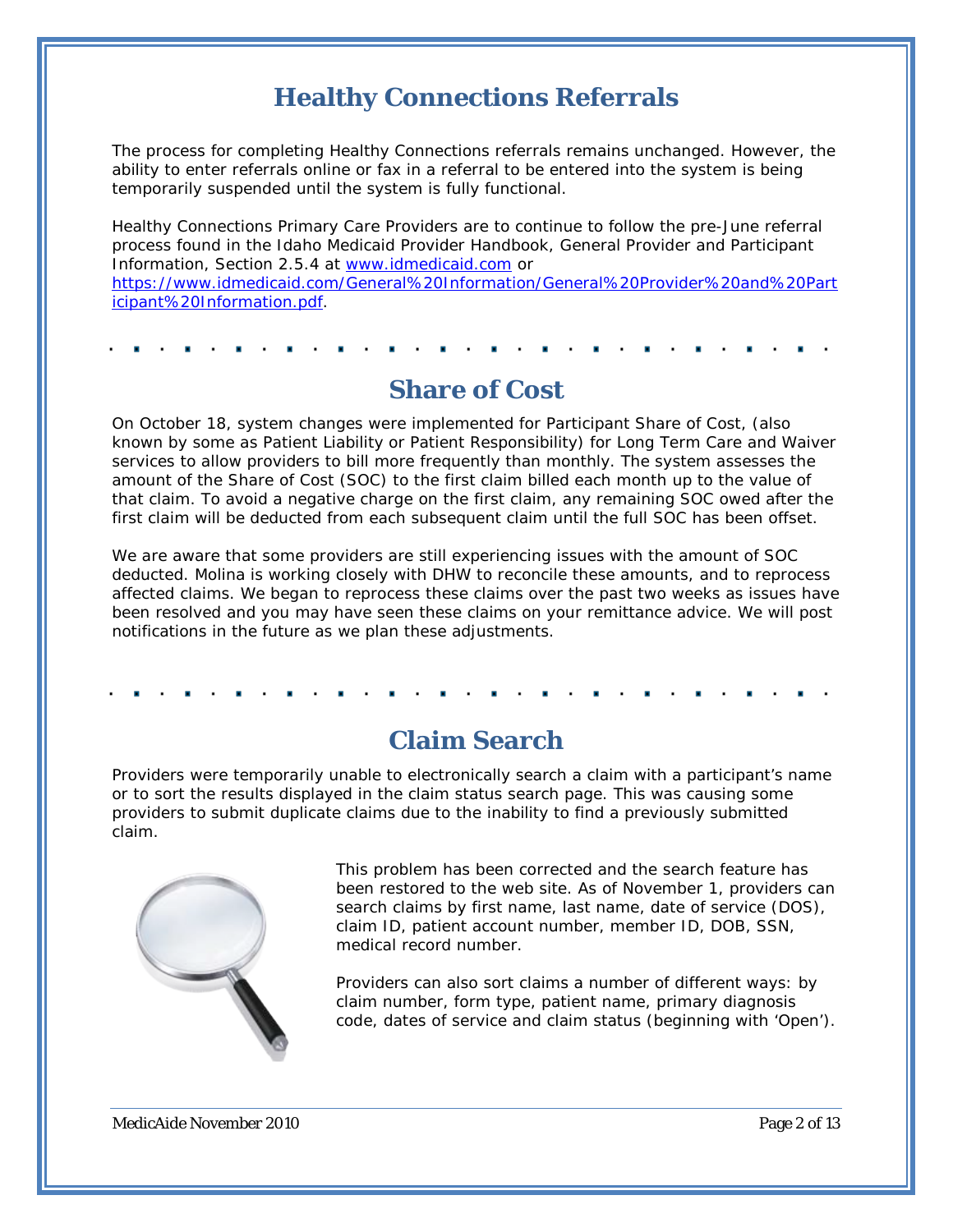### <span id="page-2-0"></span>**Introducing Your Provider Relations Consultant for Region One**

We would like to introduce our new PRC for Region One and the state of Washington, Paul McKinzie. Paul is located in Coeur d'Alene, Idaho, and can be reached by phone at 1 (208) 559-4793 or by email at [Region.1@MolinaHealthCare.com.](mailto:Region.1@MolinaHealthCare.com)

Paul worked for Hawaii Pacific Health which operates five clinics and hospitals. He began as a billing insurance follow-up representative for the Radiology and Heart Center of the Pacific. He is a certified physician's coder. He has also worked as an education specialist, working closely with the training coordinator. Together they prepared materials and trained all new hire employees in the areas of medical management software, insurance billing, following insurance procedures, general office, and scheduling.

Please welcome Paul to Region One. He is looking forward to working with all the providers there.

### <span id="page-2-1"></span>**Adding a Deceased Participant to Your Patient Roster**

Previously providers were not able to add a participant to a patient roster if the participant was deceased. This problem has been corrected. Providers can now add these participants to patient rosters and can submit claims through the online web site for Dates of Service (DOS) prior or equal to a participant's Date of Death.

Follow either set of instructions below to add the deceased participant to your patient roster.

#### **Participant Search Using Patient Roster Link**

- 1. Login using to your trading partner account.
- 2. Click on 'Form Entry' and then the 'Patient Roster' link in the left navigation pane.
- 3. Click on 'Add New Member' at the right of the page displayed.
- 4. Enter any of the following details in the 'Find Member' section (for any participant who has expired):
	- Member ID
	- Name (Last and First)
	- Date Of Birth
	- Social Security Number
	- And then click on the 'Submit' button.
- 5. Select the participant displayed and click on 'Add to Roster' button.
- 6. Verify that the participant is added to the roster successfully.

#### **Participant Search Using Claim Submission Link**

- 1. Login using to your trading partner account.
- 2. Click on 'Form Entry' and then the 'Claim Submission' link in the left navigation pane.
- 3. Enter any of the following details in the 'Find Member' section (for any participant who has expired):
	- Member ID
	- Name (Last and First)
	- Date Of Birth

MedicAide November 2010 **Page 3 of 13** Page 3 of 13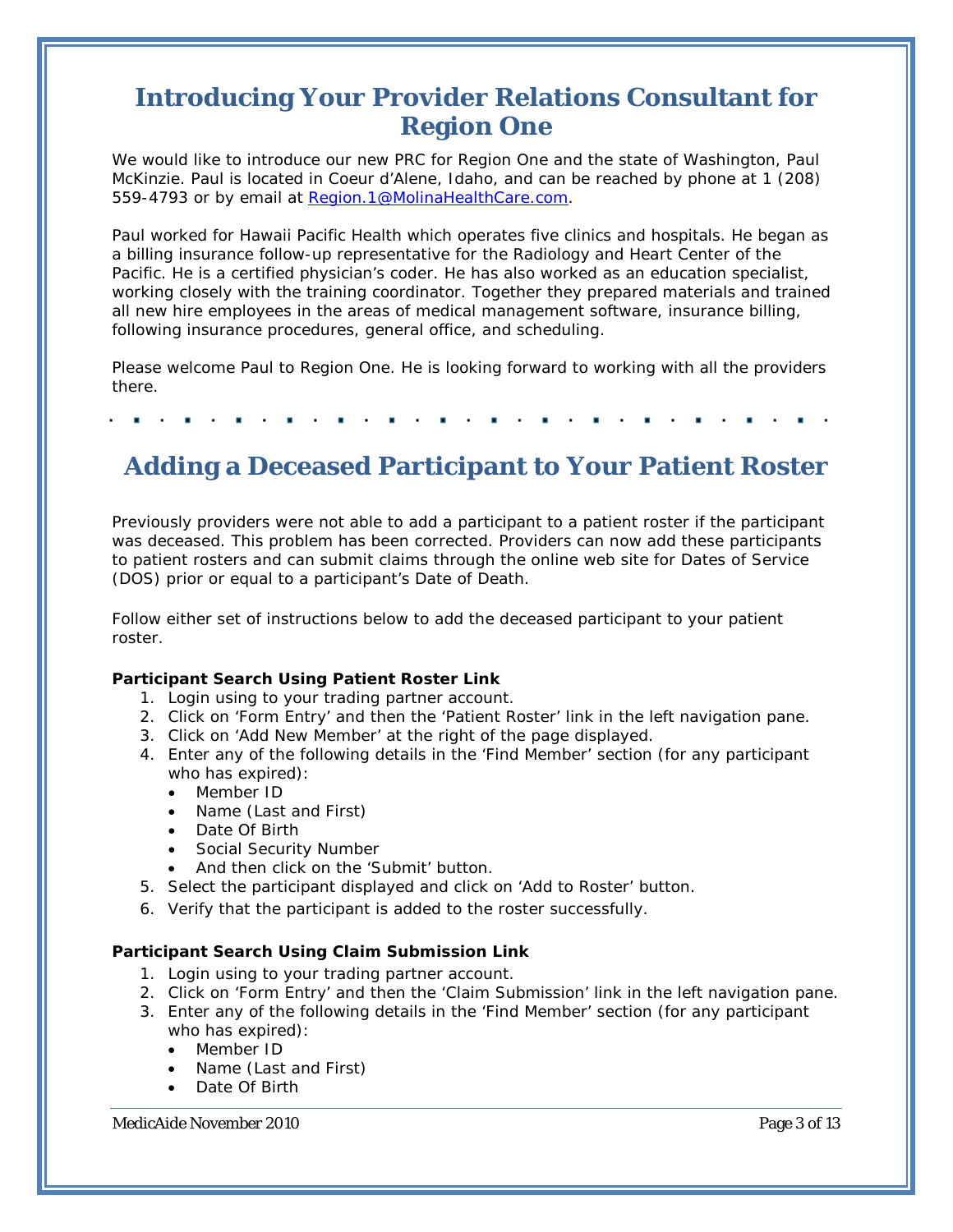- Social Security Number
- And then click on the 'Submit' button.
- 4. Verify that the participant is displayed in the 'Find Member Results'.
- 5. Verify that the provider is able to submit a claim for the same participant successfully.

<span id="page-3-0"></span>

### **Copy Claim Feature Now Available**

A new enhancement to the online claim submission system allows providers to copy the details of the last claim filed for a participant, if appropriate. The system will prompt the provider to fill in the patient account number and the new dates of service only. This improvement is expected to decrease the amount of time providers spend submitting claims.

Providers will be given step-by-step instructions when they sign in to their trading partner account. The c*opy last claim* function will be available both under claims submission and the patient roster.

The **TPA-Trading Partner Account Claims Submission Guide** has been updated to reflect the new feature. To view the guide, go to [www.idmedicaid.com](http://www.idmedicaid.com/) and click on the link for User Guides or click [here.](https://www.idmedicaid.com/User%20Guides/Forms/AllItems.aspx) For questions or help using the Copy Claim feature, call Provider Services at 1 (866)686-4272.

<span id="page-3-1"></span>

### **Attention Primary Care Providers**

October  $24^{th}$  –  $30^{th}$ , 2010 was National Lead Poisoning Prevention Week. This year's theme, "Lead-Free Kids for a Healthy Future," underscored the importance of testing children, and providing education to parents about lead poisoning's serious health effects and how to prevent lead poisoning. Lead exposures continue through lead base paint dust, toys containing lead, water, and soil contaminated with lead, and household items with lead paint, glaze, or components. Lead can impact physical, behavioral, and intellectual development and have lifelong implications through its effects on neurological development and cognitive function.

One key to reducing the risk of lead exposure as well as early detection is blood lead screening of children during well child exams and education of parents. If a child lives in an older home with peeling or chipping paint, lives in a recently remodeled older home, or may have been exposed to other sources of lead, a blood lead test should be performed.

The American Academy of Pediatrics (AAP) recommends and **Federal regulations require that all Medicaid eligible children are tested for lead poisoning at the age of 12 and 24 months as well as children between 36 and 72 months of age who have not previously been tested.** Idaho Medicaid has adopted the AAP recommendations for scope of services to be delivered during a wellness exam, including blood lead testing. Please refer to the *General Provider and Participant Information*, *[Section 2.6, Child Wellness Exams](https://www.idmedicaid.com/General%20Information/General%20Provider%20and%20Participant%20Information.pdf)*, in the Idaho Medicaid Provider Handbook for more information.

Please visit the Medical Care Unit web site at [www.medunit.dhw.idaho.gov](http://www.medunit.dhw.idaho.gov/) for more valuable information on the prevention and treatment of lead poisoning and Idaho Medicaid's Lead Screening Program.

MedicAide November 2010 **Page 4 of 13**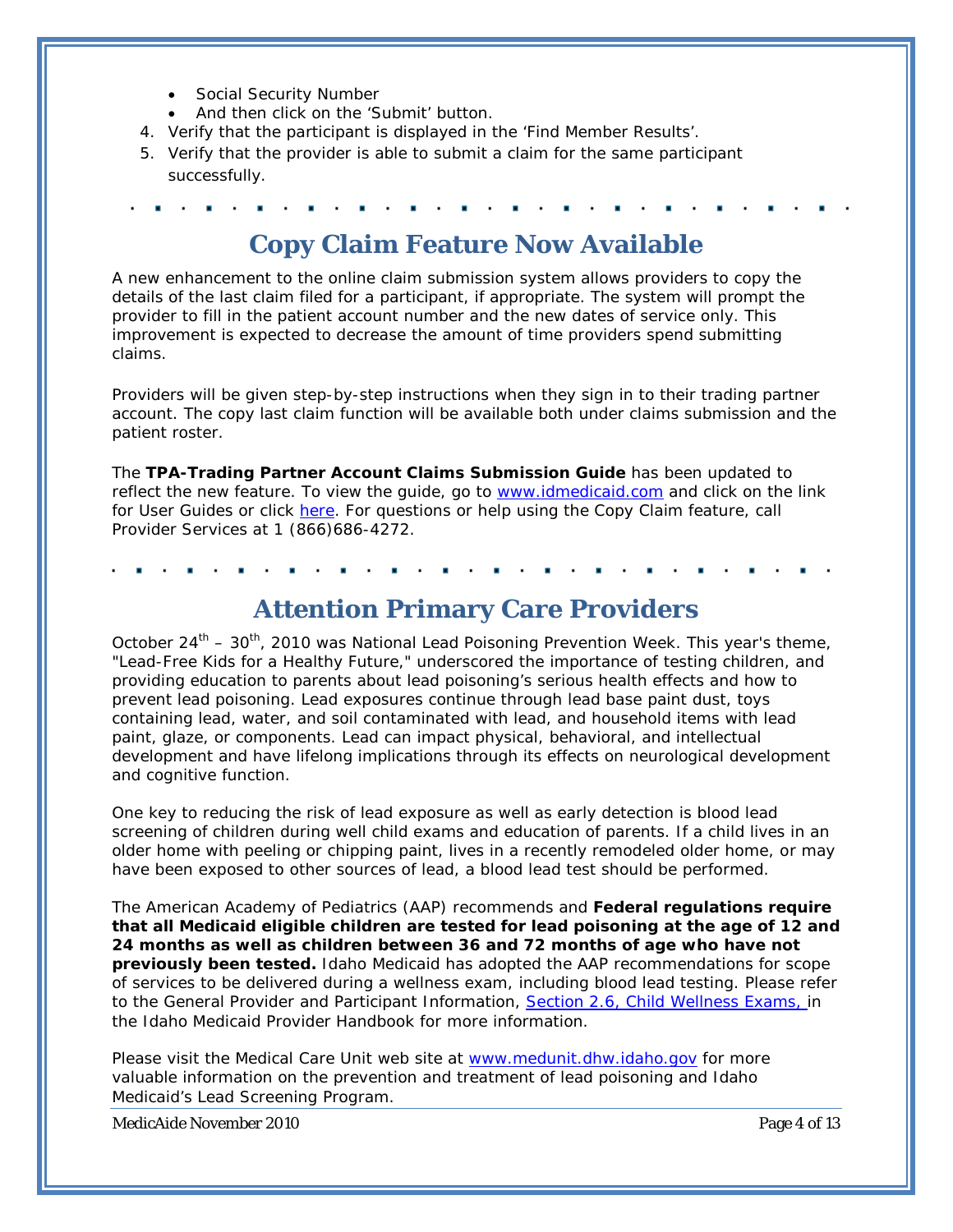### <span id="page-4-0"></span>**Attention Private Duty Nursing (PDN) Agencies**

Effective December 1, 2010, Medicaid will require that the following procedure codes be used by all Private Duty Nursing (PDN) agencies:

- T1002 RN services up to 15 minutes
- T1003 LPN/LVN services up to 15 minutes

Medicaid is implementing the new PDN procedure codes to comply with new MMIS system requirements and the national CPT description codes.

Each provider agency will receive a letter with more detailed information regarding Private Duty Nursing.

### <span id="page-4-1"></span>**Attention Personal Care Services (PCS) and Aged and Disabled (A&D) Agencies**

Please remember that it is an agency responsibility to submit a Notification of Change form to the local Bureau of Long Term Care office when a participant has had a change in condition, moved to a different address, terminated services, is hospitalized or any other change that may occur.

<span id="page-4-2"></span>

### **Reminder: School-Based Services Providers**

Recently, there have been questions about how school-based service providers should bill for Occupational Therapy (OT), Physical Therapy (PT), and Speech-Language Pathology (SLP) services. Bachelor's level OT Assistants, PT Assistants, and SLP Aides providing services under the supervision of the therapist may be billed at a professional rate when provided in accordance with applicable licensing regulations. Staff who do not have a bachelor's degree or higher who meet the requirements in IDAPA 16.03.09, "Medicaid Basic Plan Benefits" Sections 850-856, can only be reimbursed at the paraprofessional, technician rate. The following chart lists the procedure codes for services rendered by therapy professionals:

| <b>Therapy Professional</b>                        | <b>Procedure Codes</b>    |
|----------------------------------------------------|---------------------------|
| Occupational Therapist                             | 97530 HO (Individual) and |
| Occupational Therapy Assistant (Bachelor's Degree) | 97530 HO and HQ (Group)   |
| Occupational Therapy Paraprofessional              | 97530 (Individual) and    |
|                                                    | 97530 HQ and HM (Group)   |
| <b>Physical Therapist</b>                          | 97110 HO (Individual) and |
| Physical Therapy Assistant (Bachelor's Degree)     | 97150 HO (Group)          |
| Physical Therapy Paraprofessional                  | 97110 (Individual) and    |
|                                                    | 97150 (Group)             |
| Speech-Language Pathologist                        | 92507 HO (Individual) and |
| Speech-Language Pathology Aide (Bachelor's Degree) | 92508 HO (Group)          |
| Speech-Language Pathology Paraprofessional         | 92507 HM (Individual) and |
|                                                    | 92508 (Group)             |

MedicAide November 2010 **Page 5 of 13** Page 5 of 13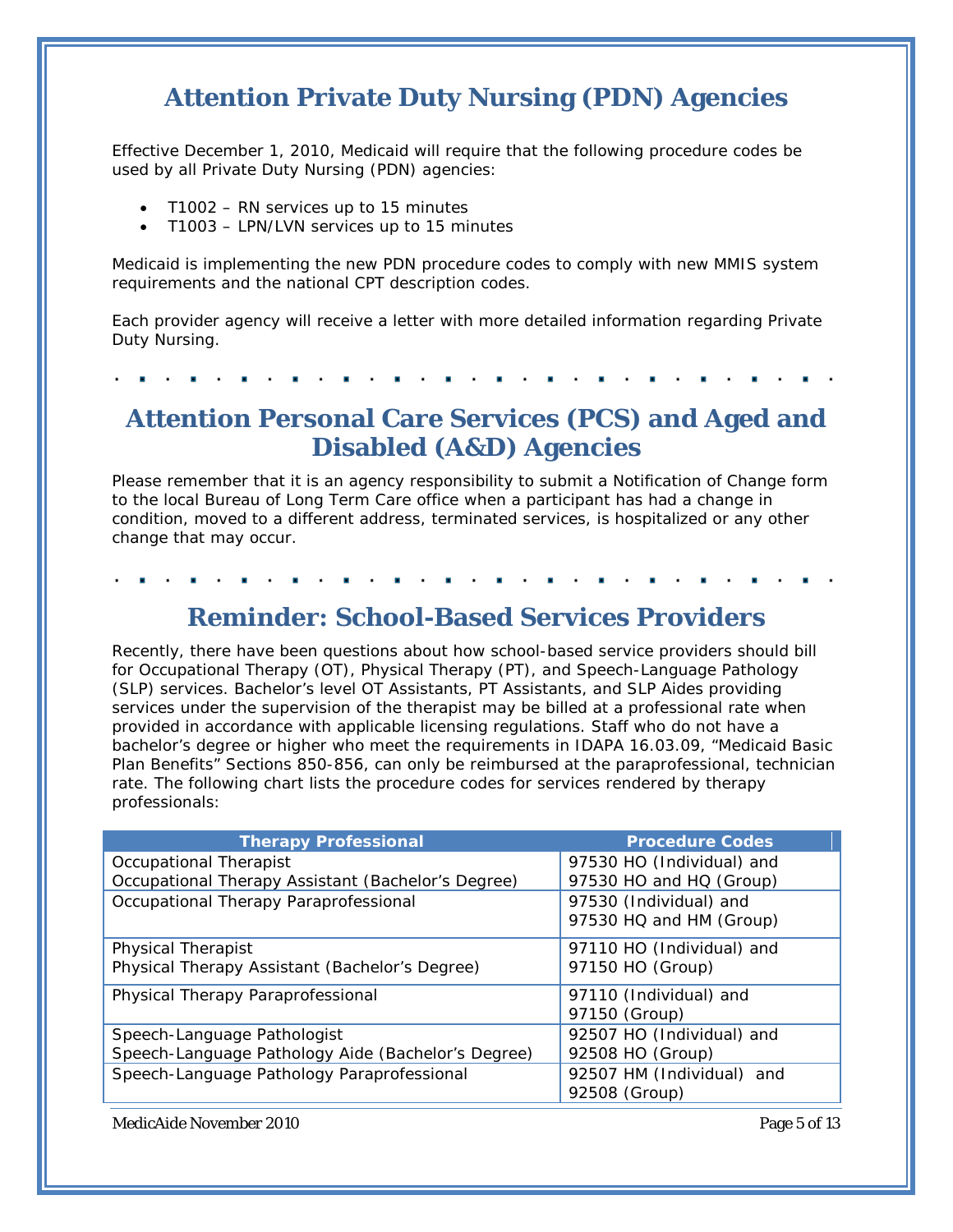### **Preventive Health Assistance for Wellness**

<span id="page-5-0"></span>The Preventive Health Assistance (PHA) Wellness benefit provides assistance to families whose children are:

- Enrolled in the Medicaid Basic Plan and
- Required to pay a monthly premium to maintain eligibility.

These children are automatically enrolled in the Wellness PHA.

#### **How does it work?**

- 1. The claims processing system is searched to determine if a child is current on receiving recommended well-child checks and immunizations.
- 2. If the child is current, PHA points are earned.
- 3. The PHA points are applied as a reduction to the family's monthly premium.

PHA follows the American Academy of Pediatrics (AAP) recommended schedule for Wellchild checks and the Center for Disease Control (CDC) recommendations for Immunizations

| Age           |                       |        |  |           |           |          |  |           |           |
|---------------|-----------------------|--------|--|-----------|-----------|----------|--|-----------|-----------|
| <b>Babies</b> | Week-1                |        |  | 4 Months  |           | 6 Months |  | 9 Months  | 1つ        |
|               | Month                 | Months |  |           |           |          |  |           | Months    |
| $1-3$ vr      | 15 months             |        |  | 18 months | 24 months |          |  | 30 months | 36 months |
| 3-19 vr       | 1 check-up every year |        |  |           |           |          |  |           |           |

|  | Well Child Check-up Schedule |  |
|--|------------------------------|--|
|  |                              |  |

#### **How can Primary Care Providers (PCPs) help?**

Be sure to bill Well Child Checks with the primary diagnosis V20.2 and the appropriate CPT code (see provider handbook). Please note that if a child comes in for a well-child check and presents sick, you can bill for both as long as both exams were performed.

If you would like to request a supply of PHA brochures or if you would like more information on PHA Benefits, please call the PHA Unit at 1(877) 364-1843 (toll-free).

<span id="page-5-1"></span>

### **Provider Training Opportunities**

#### <span id="page-5-2"></span>*Claims 101 Training Offered for All Providers (UB-04, Dental and CMS-1500)*

Claims submission training will be provided in each region for all providers between November 9th and November 30th. All onsite classroom sessions are available for registration through the [Idaho Medicaid Training Center.](https://webmail.molinahealthcare.com/owa/redir.aspx?C=45786b416ddb4608abccdcc6c2764228&URL=https%3a%2f%2fidmolinamedicaidsolutions.elogiclearning.com%2fadmin%2fsecure%2flogin.asp%3fLoginError%3d) Go to the [www.idmedicaid.com,](http://www.idmedicaid.com/) and click on **Training** in the menu on the left side of the screen. Click on **Idaho Medicaid Training Center** and log in for the time, date, and locations in your region. By registering for the session, you will be alerted of any changes that may occur in case a session is cancelled due to weather.



**NOTE:** With Daylight Savings Time reverting back to standard time on Saturday, November 6th, all November training is scheduled to be conducted in Pacific Standard Time (PST) and Mountain Standard Time (MST). Please note the exact times in the specific session overview of the session you register in. Contact your region's Provider Relations Consultant if you have further questions.

MedicAide November 2010 **Page 6 of 13** Page 6 of 13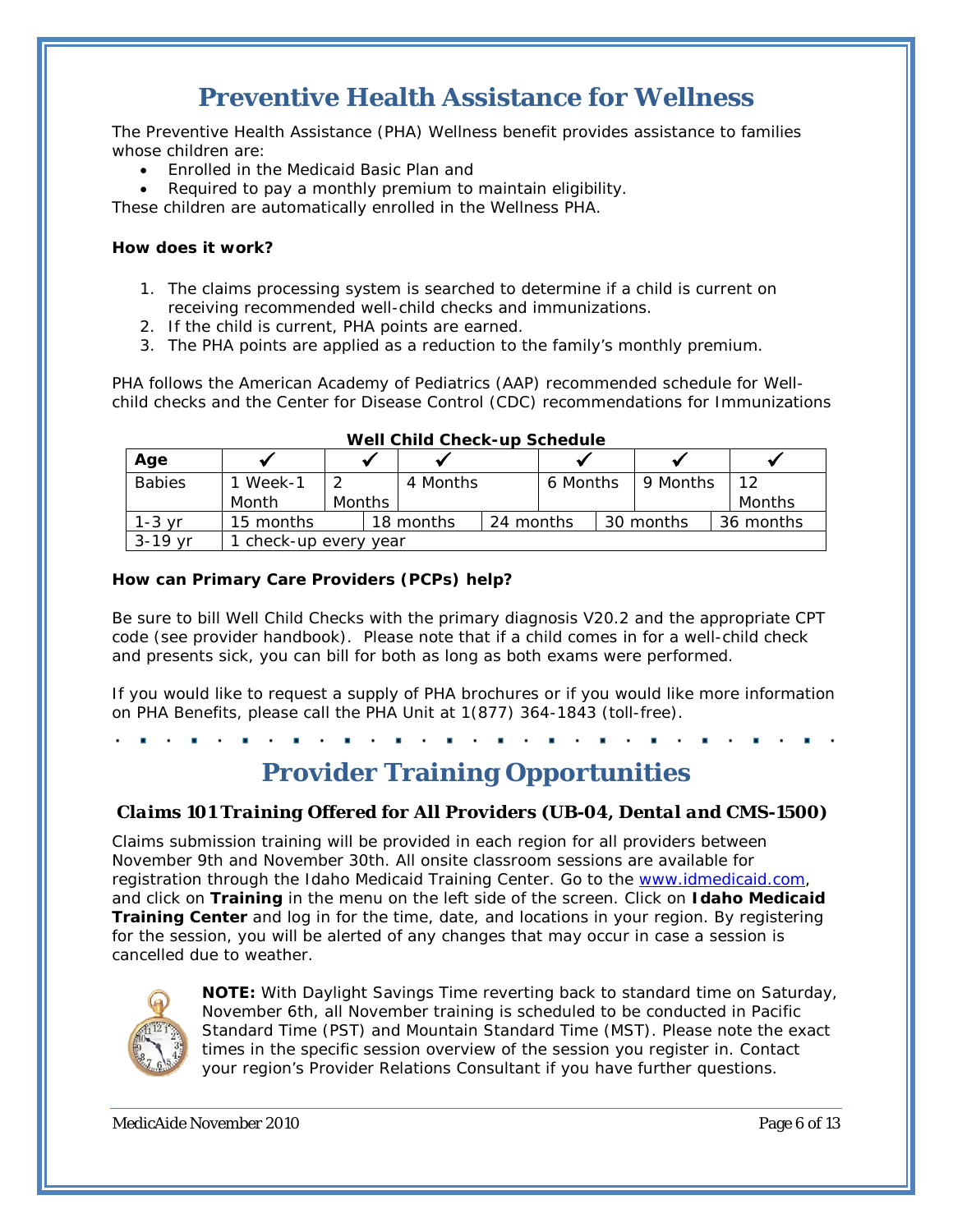## <span id="page-6-0"></span>**Attaching Explanation of Benefits (EOB) to Claims**

#### <span id="page-6-1"></span>*Online Claim Submission*

If you need to submit a claim online with an EOB to process Medicaid as a secondary payer, an electronic copy of the EOB is required to be attached to the claim. Please read the following information on entering COB information and attaching the EOB.

From the Primary Carriers Explanation of Benefits, you must enter **Allowed Amount**, **Paid Amount**, **Primary Carrier Paid Date,** and if applicable **Deductible Amount**, **Coinsurance,** and **Copay Amount**. The COB information screen is shown on the next page.

#### **COB Information Screen Online**

| Enter COB:<br>© by Claim ○ by Service line |                    |                         |                                                               |                 |                  |
|--------------------------------------------|--------------------|-------------------------|---------------------------------------------------------------|-----------------|------------------|
| Enter Medicare                             |                    |                         |                                                               |                 |                  |
| Line # Service Code<br><b>DOS</b>          | <b>Allowed Amt</b> | Paid Amt Deductible Amt | <b>Coinsurance Amt</b>                                        | <b>Act Code</b> | <b>Paid Date</b> |
|                                            |                    |                         |                                                               |                 |                  |
|                                            |                    |                         |                                                               |                 |                  |
| Enter TPL                                  |                    |                         |                                                               |                 |                  |
| Line # Service Code DOS                    |                    |                         | Allowed Amt Paid Amt Deductible Amt Coinsurance Amt Paid Date |                 |                  |
|                                            |                    |                         |                                                               |                 |                  |

When all the information has been entered, review your entries for accuracy, and click on the **Submit** button, to submit the claim. Any error messages will appear at the top of the page in a red font and must be corrected before the claim will actually be submitted.

A claim confirmation screen (see below) appears when the claim has been successfully submitted. To upload an attachment, you must have an electronic copy of the EOB.

Effective immediately, providers are required to attach a copy of the primary insurance EOB when COB payment information is entered on the web site. This can be done by using the **Upload Attachment** function once the claim is submitted. Please select **Medical** from the drop down menu of attachment options.

#### **Claim Confirmation Page**

| You Are Here: Claim Wizard - Confirmation                                                                |                   |                         |                  |
|----------------------------------------------------------------------------------------------------------|-------------------|-------------------------|------------------|
|                                                                                                          |                   |                         |                  |
| Claim ID: 10113W0000034                                                                                  |                   |                         |                  |
| Your claim was successfully submitted and processed. Claim Details can be viewed on the Claim View page. |                   |                         |                  |
|                                                                                                          |                   |                         |                  |
|                                                                                                          |                   |                         |                  |
| <b>Adjudicate Claim</b>                                                                                  | <b>Edit Claim</b> | <b>Upload Attachmen</b> | <b>New Claim</b> |

#### <span id="page-6-2"></span>*Paper Claim Submission*

A copy of the EOB must be attached to the paper claim.

MedicAide November 2010 **Page 7** of 13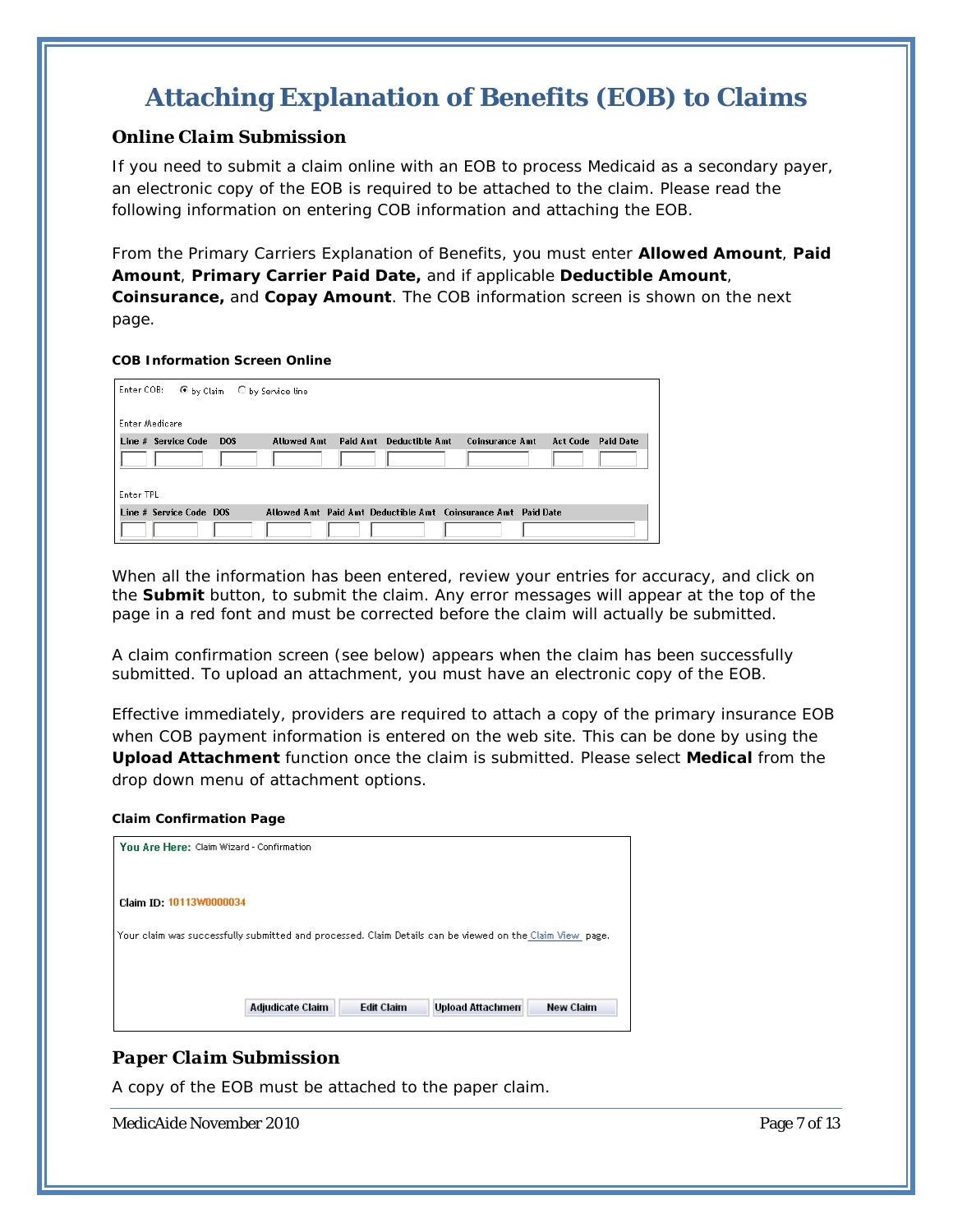<span id="page-7-0"></span>

October 26, 2010

#### MEDICAID INFORMATION RELEASE MA10-24

To: Medicaid Dental Providers, Hospitals, and Ambulatory Surgical Centers

From: Leslie M. Clement, Administrator Division of Medicaid

Idaho Smiles Dental Plan Subject:

Beginning November 1, 2010, dental services for most Medicaid Enhanced Benefit Plan participants will be provided through Idaho Smiles. Idaho Smiles is Idaho Medicaid's dental program a dministered in partnership with Blue Cross of Idaho and DentaQuest, a national Medicaid dental program a dministrator. Most Medicaid participants already receive coverage through this program.

All providers currently enrolled with Idaho Smiles will have the opportunity to continue to provide services under the new contract.

- Medicaid participants covered under this program will receive an Idaho Smiles ID card from DentaQuest. The ID number on this card is the same as their Medicaid ID card.
- Providers may verify eligibility for their patients' dental benefits by calling DentaQuest at (800) 936-0978 beginning November 1, 2010.
- Healthy Connections referrals are not needed for any Idaho Smiles dental services billed to DentaQuest.
- Denta Quest requires pre-authorization for some dental procedures, even if they are performed in a facility such as a hospital or ambulatory surgical center that receives reimbursement directly from Medicaid for related services. Limitations for some benefits may also be different under the new contract. Please refer to the most recent Idaho Smiles Office Reference Manual a vailable from DentaQuest for detailed information about requirements and limitations.
- · Please contact DentaQuest Customer Service at (800) 936-0978 if you have questions or concems.
- Medicaid participants age 65 and over who do not have coverage through the Medicare-Medicaid Coordinated Plan will continue to be covered directly by Medicaid and will not receive coverage through Idaho Smiles.

 $LMC/rs$ 

MedicAide November 2010 **Page 8 of 13** Page 8 of 13

Boise, Idaho 83720-0009 PHONE: (208) 334-5747 FAX: (208) 364-1811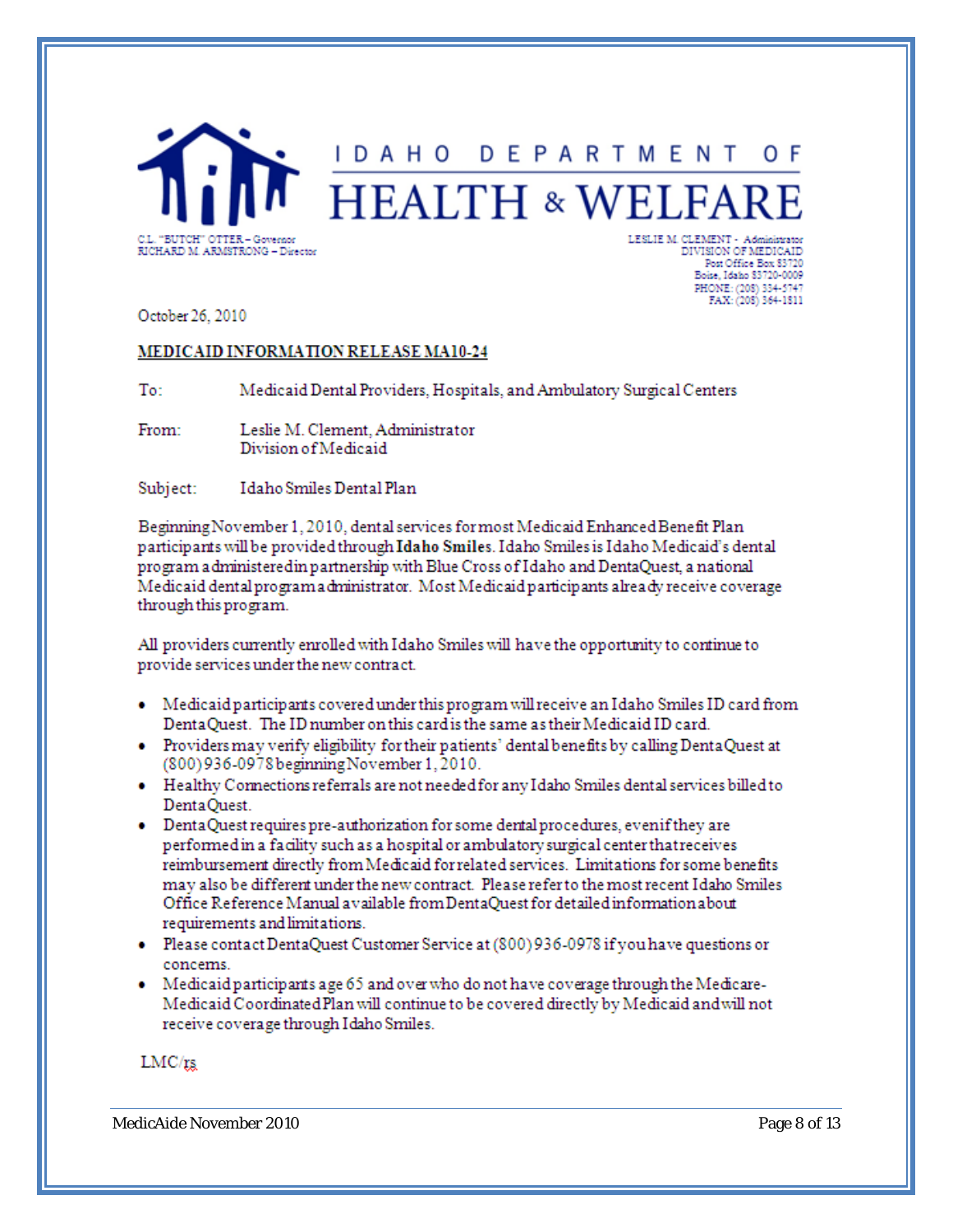# **DHW Contact Information**

<span id="page-8-0"></span>

| <b>DHW Web site</b>                                              | www.healthandwelfare.idaho.gov |
|------------------------------------------------------------------|--------------------------------|
| <b>Idaho CareLine</b>                                            | $2 - 1 - 1$                    |
|                                                                  | 1 (800) 926-2588               |
| <b>Medicaid Program Integrity Unit</b>                           | P.O. Box 83720                 |
|                                                                  | Boise, ID 83720-0036           |
|                                                                  | prvfraud@dhw.idaho.gov         |
|                                                                  | Fax:                           |
|                                                                  | 1 (208) 334-2026               |
| <b>Healthy Connections Regional Health Resource Coordinators</b> |                                |
| <b>Region I</b>                                                  | 1 (208) 666-6766               |
| <b>Coeur d'Alene</b>                                             | 1 (800) 299-6766               |
| <b>Region II</b>                                                 | 1 (208) 799-5088               |
| Lewiston                                                         | 1 (800) 799-5088               |
| <b>Region III</b>                                                | 1 (208) 455-7244               |
| <b>Caldwell</b>                                                  | 1 (208) 642-7006               |
|                                                                  | 1 (800) 494-4133               |
| <b>Region IV</b>                                                 | 1 (208) 334-0717               |
| <b>Boise</b>                                                     | 1 (208) 334-0718               |
|                                                                  | 1 (800) 354-2574               |
| <b>Region V</b>                                                  | 1 (208) 736-4793               |
| <b>Twin Falls</b>                                                | 1 (800) 897-4929               |
| <b>Region VI</b>                                                 | 1 (208) 235-2927               |
| <b>Pocatello</b>                                                 | 1 (800) 284-7857               |
| <b>Region VII</b>                                                | 1 (208) 528-5786               |
| <b>Idaho Falls</b>                                               | 1 (800) 919-9945               |
| In Spanish                                                       | 1 (800) 378-3385               |
| (en Español)                                                     |                                |

# **Insurance Verification**

<span id="page-8-1"></span>

| <b>HMS</b>      | 1 (800) 873-5875  |
|-----------------|-------------------|
| l PO Box 2894   | $1(208)$ 375-1132 |
| Boise, ID 83701 | Fax:              |
|                 | 1 (208) 375-1134  |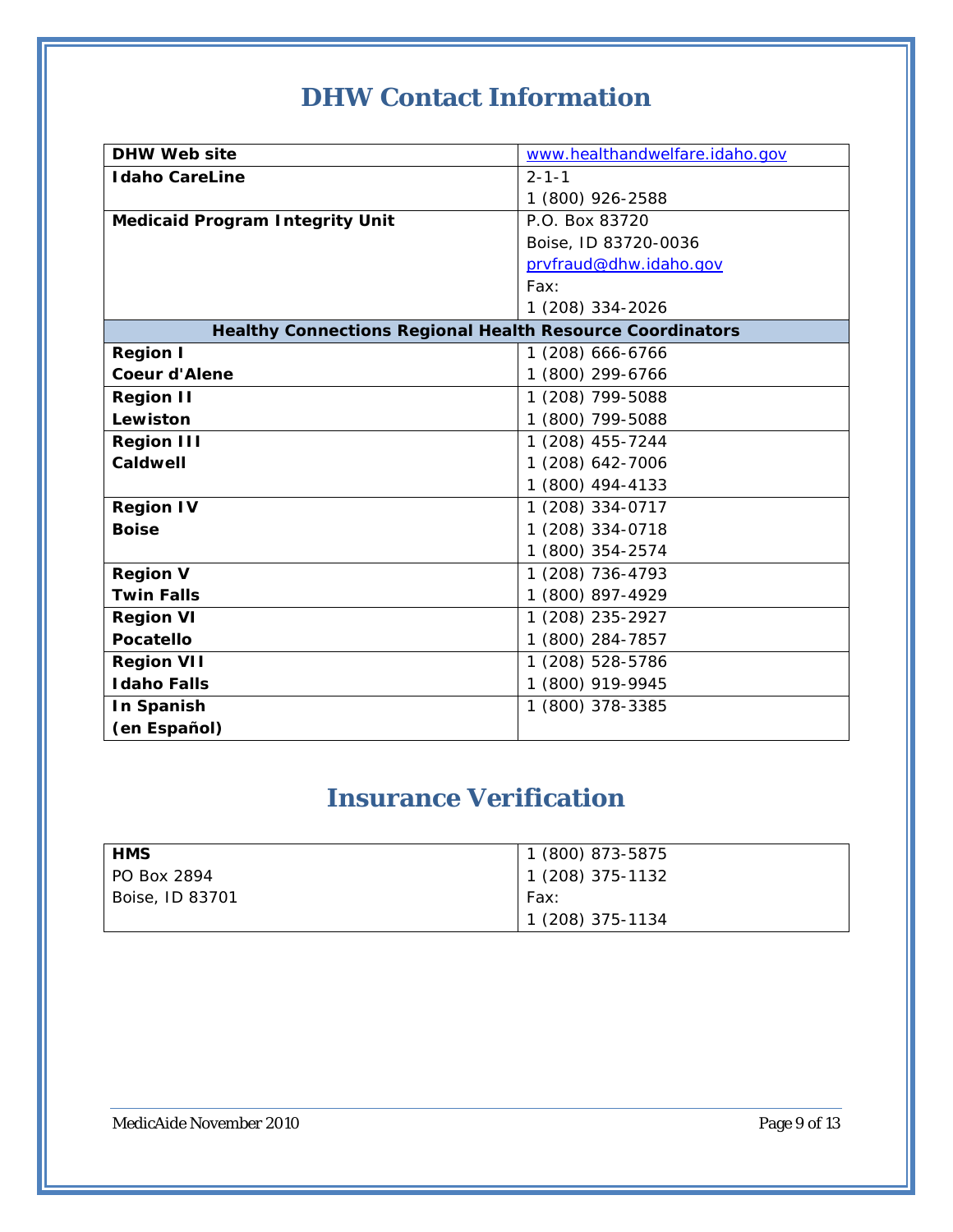### **Prior Authorization Contact Information**

<span id="page-9-0"></span>Please use these numbers to submit prior authorization requests to Medicaid or to communicate with Medicaid staff regarding details of prior authorization requests. For questions regarding claims with an existing prior authorization, please call Provider Services at 1 (866) 686-4272 to contact Molina if you have questions regarding claims with an existing prior authorization.

| <b>DME Specialist, Medical Care</b>           | 1 (866) 205-7403       |
|-----------------------------------------------|------------------------|
| P.O. Box 83720                                | Fax:                   |
| Boise, ID 83720-0036                          | 1 (877) 314-8782       |
|                                               | (Attn: DME Specialist) |
| Pharmacy                                      | 1 (866) 827-9967       |
| PO Box 83720                                  | Fax:                   |
| Boise, ID 83720-0036                          | 1 (800) 327-5541       |
| <b>Therapy and Surgery PA Requests</b>        | 1 (208) 287-1148       |
| PO Box 83720                                  | Fax:                   |
| Boise, ID 83720-0036                          | 1 (877) 314-8779       |
| <b>Qualis Health</b>                          | 1 (800) 783-9207       |
| (Telephonic & Retrospective Reviews)          | Fax:                   |
| 10700 Meridian Ave. N.                        | 1 (800) 826-3836       |
| Suite 100                                     | 1 (206) 368-2765       |
| Seattle, WA 98133-9075                        |                        |
| http://www.qualishealth.org/cm/idaho-medicaid |                        |
| <b>Preventative Health Assistance</b>         | 1 (877) 364-1843       |
| <b>PHA Unit</b>                               | 1 (208) 364-1843       |
| PO Box 83720                                  | Fax:                   |
| Boise, ID 83720-0009                          | 1 (877) 845-3956       |

### **Transportation**

<span id="page-9-1"></span>Beginning September 1st, 2010, Idaho Medicaid contracted with American Medical Response (AMR) for all non-emergency medical transportation services. Please go to www.idahonemt.net or call 1 (877) 503-1267 for more information.

| <b>Ambulance Review</b> | 1 (800) 362-7648 |
|-------------------------|------------------|
|                         | 1 (208) 287-1157 |
|                         | Fax:             |
|                         | 1 (877) 314-8781 |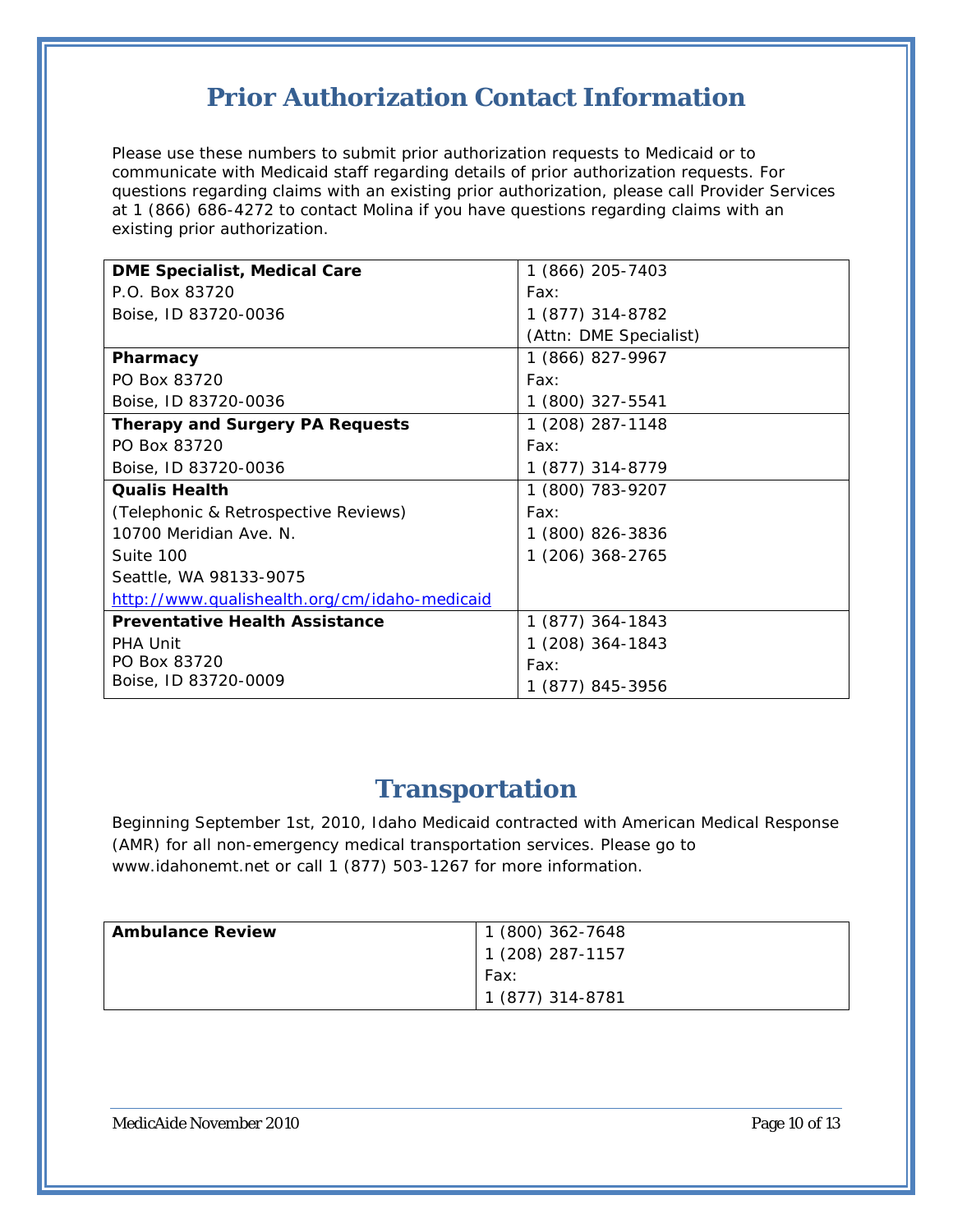### <span id="page-10-0"></span>**Molina Provider and Participant Services Contact Information**

| <b>Provider Services</b>                         |                                 |  |  |
|--------------------------------------------------|---------------------------------|--|--|
| <b>MACS</b>                                      | 1 (866) 686-4272                |  |  |
| (Medicaid Automated Call Service)                | 1 (208) 373-1424                |  |  |
| <b>Provider Service Representatives</b>          | 1 (866) 686-4272                |  |  |
| Monday through Friday, 7 a.m. to 7 p.m. MT       | 1 (208) 373-1424                |  |  |
|                                                  | idproviderservices@unisys.com   |  |  |
| E-mail                                           | idproviderenrollment@unisys.com |  |  |
|                                                  | P.O. Box 70082                  |  |  |
| Mail                                             | Boise, ID 83707                 |  |  |
| <b>Participant Services</b>                      |                                 |  |  |
| <b>MACS</b>                                      | 1 (866) 686-4752                |  |  |
| (Medicaid Automated Call Service)                | 1 (208) 373-1432                |  |  |
| <b>Participant Service Representatives</b>       | 1 (866) 686-4752                |  |  |
| Monday through Friday, 7 a.m. to 7 p.m. MT       | 1 (208) 373-1424                |  |  |
| E-mail                                           | idmemberservices@unisys.com     |  |  |
|                                                  | P.O. Box 70081                  |  |  |
| Mail - Participant Correspondence                | Boise, ID 83707                 |  |  |
| <b>Medicaid Claims</b>                           |                                 |  |  |
|                                                  | P.O. Box 70083                  |  |  |
| Utilization Management/Case Management           | Boise, ID 83707                 |  |  |
|                                                  | P.O. Box 70084                  |  |  |
| <b>CMS 1500 Professional</b>                     | Boise, ID 83707                 |  |  |
|                                                  | P.O. Box 70085                  |  |  |
| <b>UB-04 Institutional</b>                       | Boise, ID 83707                 |  |  |
| <b>UB-04 Institutional</b>                       |                                 |  |  |
|                                                  | P.O. Box 70086                  |  |  |
| Crossover/CMS 1500/Third Party Recovery<br>(TPR) | Boise, ID 83707                 |  |  |
|                                                  | P.O. Box 70087                  |  |  |
| Financial/ADA 2006 Dental                        | Boise, ID 83707                 |  |  |
|                                                  |                                 |  |  |

# **Molina Provider Services Fax Numbers**

<span id="page-10-1"></span>

| Provider Enrollment               | 1 (877) 517-2041 |
|-----------------------------------|------------------|
| Provider and Participant Services | 1 (877) 661-0974 |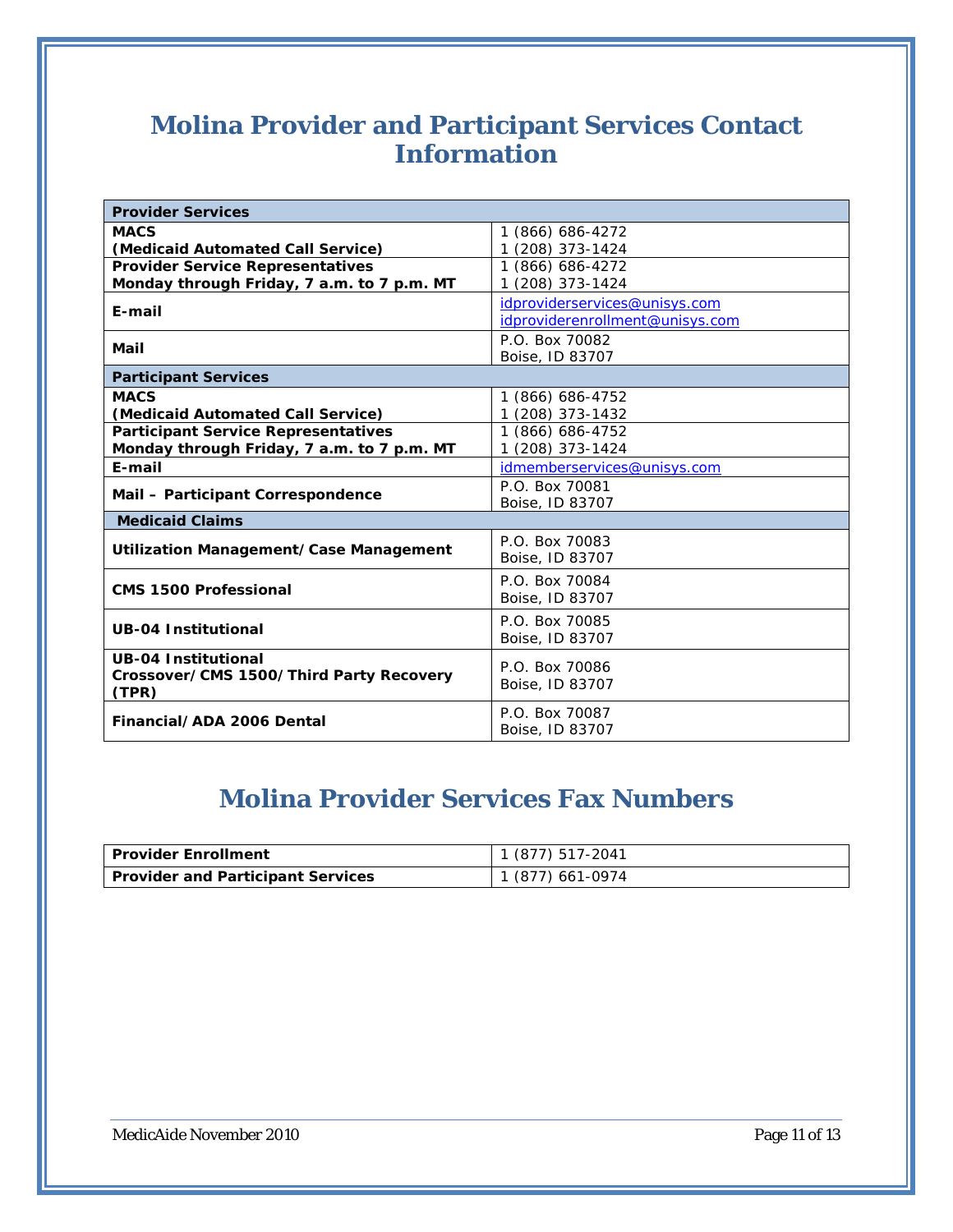# <span id="page-11-0"></span>**Provider Relations Consultant (PRC) Information**

| Region 1 and the state of Washington |  |
|--------------------------------------|--|
| Paul McKinzie                        |  |
| 1120 Ironwood Drive Suite 102        |  |
| Coeur d'Alene, ID 83814              |  |
| 1 (208) 559-4793                     |  |
| Region.1@MolinaHealthCare.Com        |  |
| Region 2 and the state of Montana    |  |
| Kristi Irby                          |  |
| 1118 F Street                        |  |
| P.O. Box Drawer B                    |  |
| Lewiston, ID 83501                   |  |
| 1 (208) 991-7138                     |  |
| Region.2@MolinaHealthCare.Com        |  |
| Region 3 and the state of Oregon     |  |
| Rainy Natal                          |  |
| 3402 Franklin                        |  |
| Caldwell, ID 83605                   |  |
| 1 (208) 860-4682                     |  |
| Region.3@MolinaHealthCare.Com        |  |
| Region 4 and all other states        |  |
| <b>Christy Stone</b>                 |  |
| 9415 W. Golden Trout Way             |  |
| Boise, ID 83704                      |  |
| 1 (208) 994-2476                     |  |
| Region.4@MolinaHealthCare.Com        |  |
| Region 5 and the state of Nevada     |  |
| Brenda Rasmussen                     |  |
| 803 Harrison St.                     |  |
| Twin Falls, ID 83301                 |  |
| 1 (208) 484-6323                     |  |
| Region.5@MolinaHealthCare.Com        |  |
| Region 6 and the state of Utah       |  |
| Kelsey Gudmunson                     |  |
| 1070 Hiline Road                     |  |
| Pocatello, ID 83201                  |  |
| 1 (208) 870-3997                     |  |
| Region.6@MolinaHealthCare.Com        |  |
| Region 7 and the state of Wyoming    |  |
| Kristi Harris                        |  |
| 150 Shoup Avenue                     |  |
| Idaho Falls, ID 83402                |  |
| 1 (208) 991-7149                     |  |
| Region.7@MolinaHealthCare.Com        |  |



MedicAide November 2010 Page 12 of 13